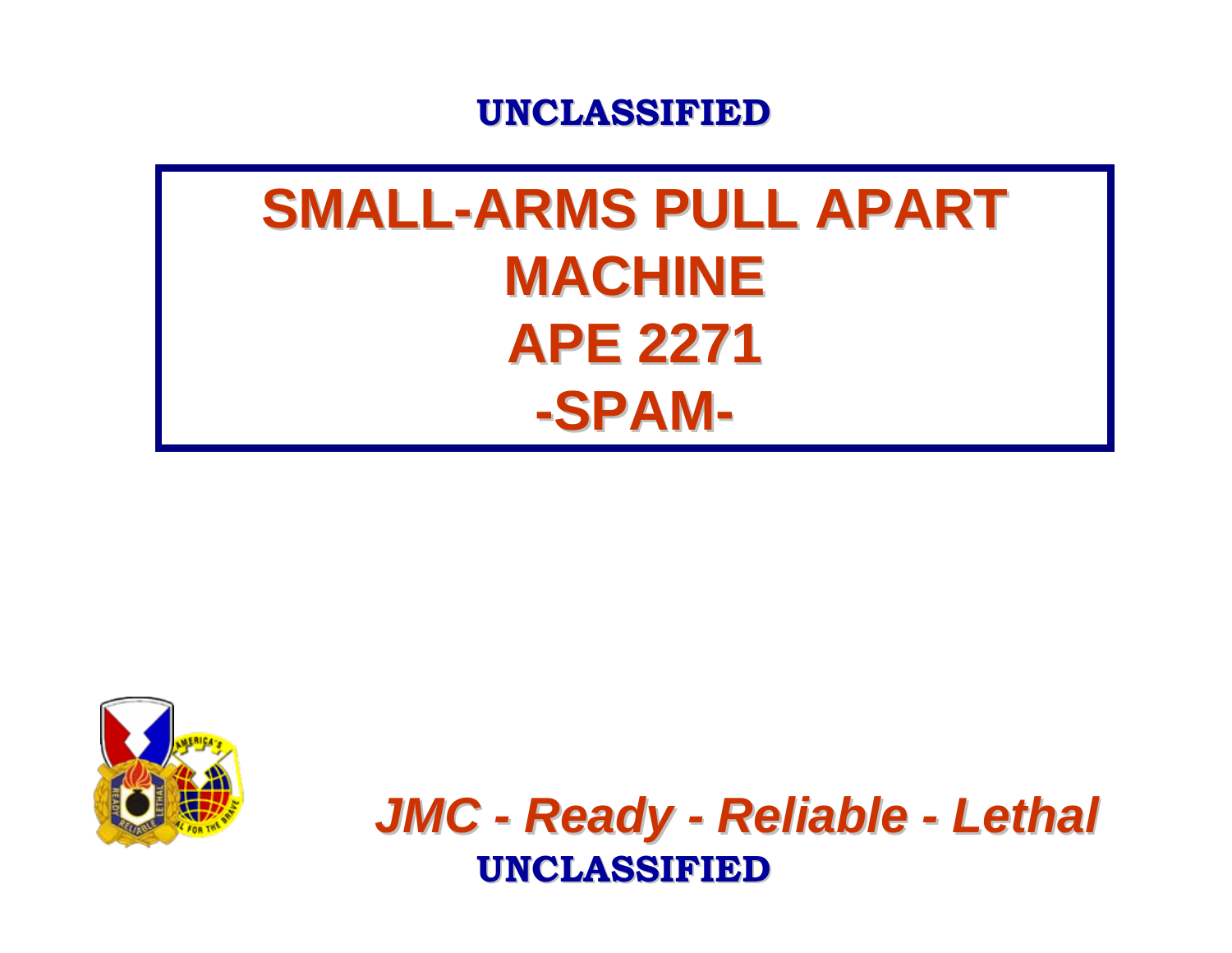

### **UNCLASSIFIED UNCLASSIFIEDSmall-arms Pull Apart Machine -SPAM-**



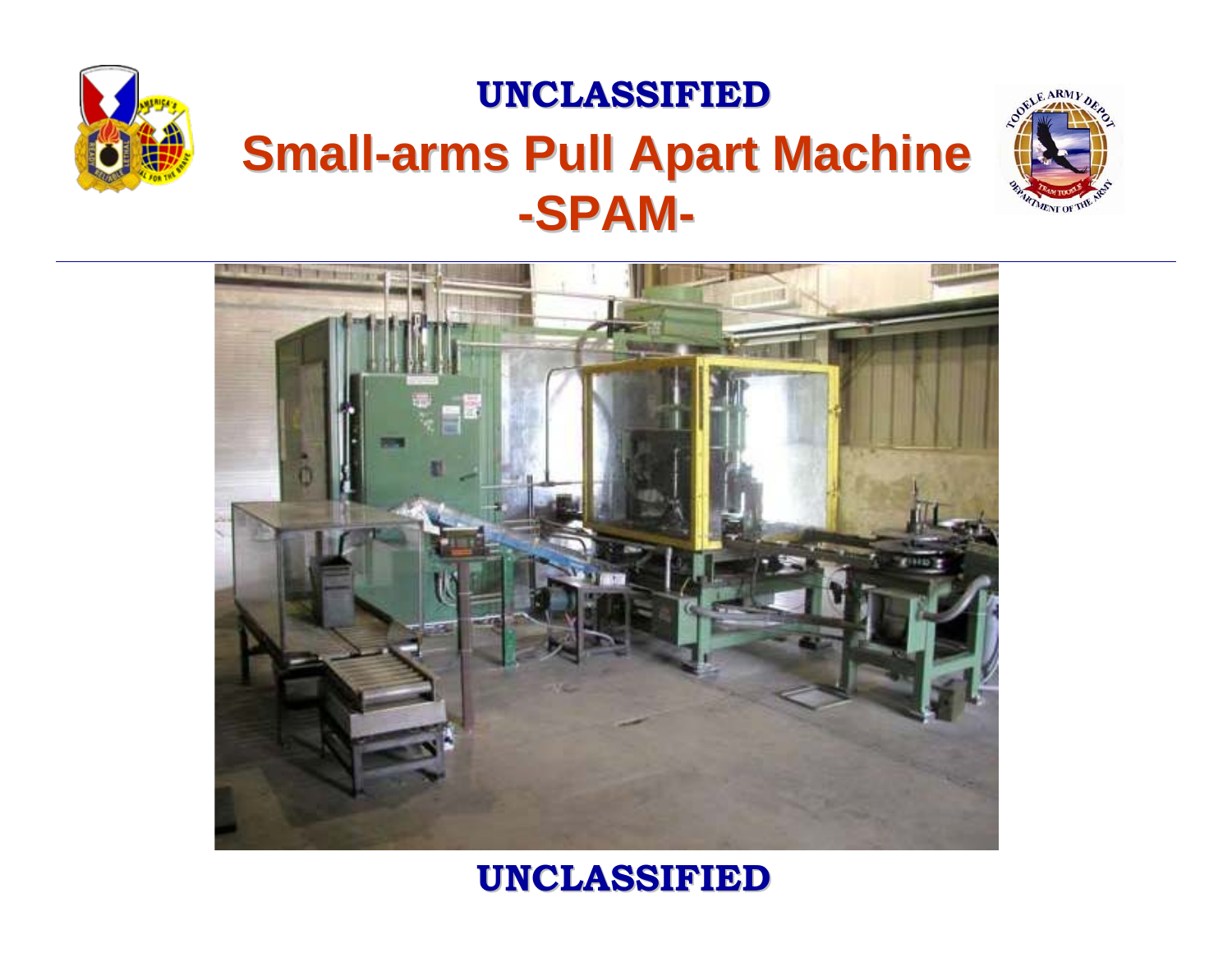

**UNCLASSIFIED UNCLASSIFIEDAGENDA**



**BENIFITSHISTORYCURRENT CAPABILITYINHERITED PROBLEMSCURRENT DESIGN GOALSMACHINE MAJOR COMPONENTSAPE 2271 OVERVIEW**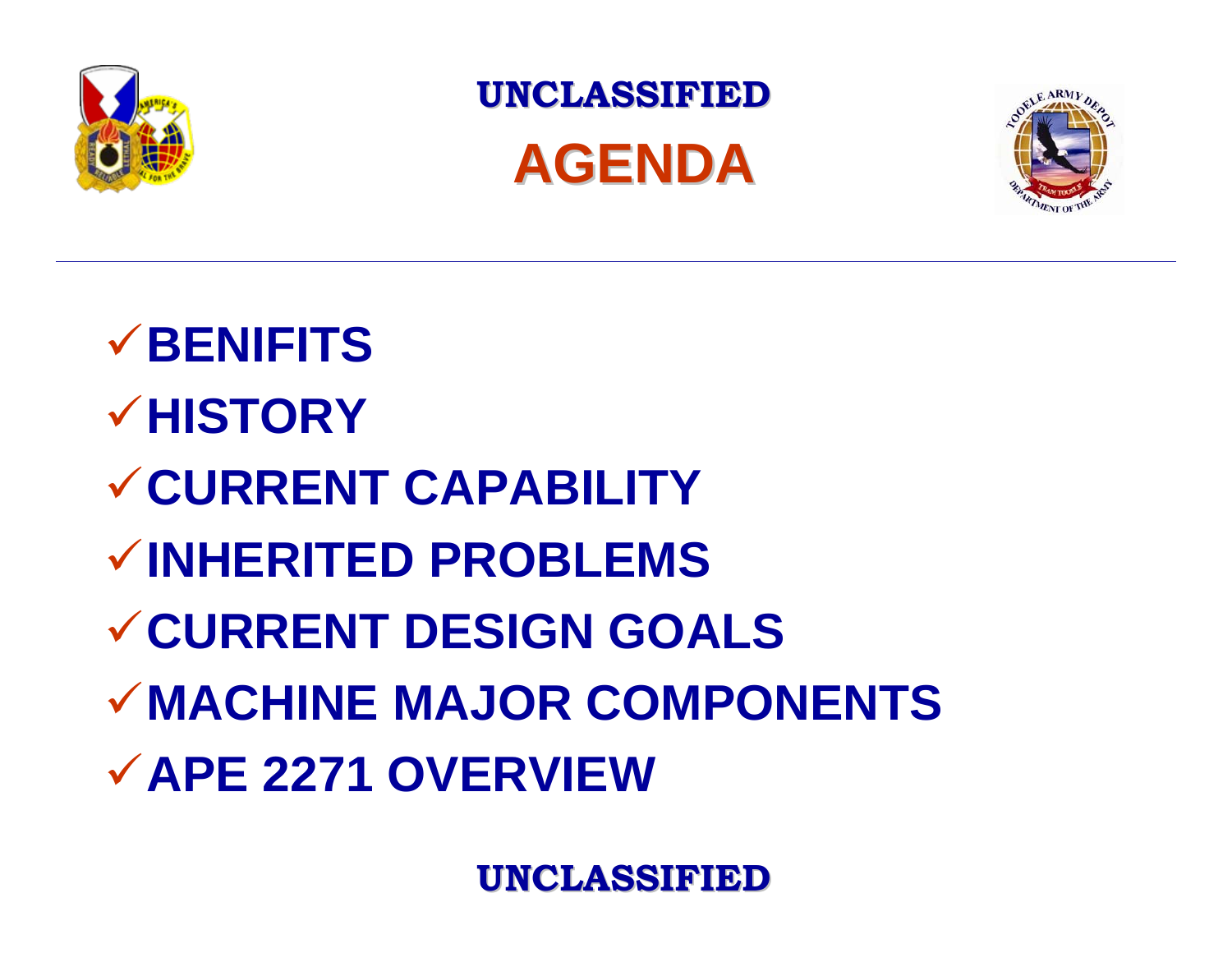

**BENEFITS BENEFITS**



## 9**EASES IMPACT ON THE ENVIRONMENT**¾**REDUCED OPEN BURN**

#### ¾**POWDER NOT BURNED IN DEACTIVATION FURNACE**

z **Reducing over all emissions**

## 9**INCREASED DEMIL PRODUCTIVITY**

¾**ONLY PROJECTILES ARE BURNED IN DEACTIVATION FURNACE**

9**UTILIZES R3 IDEALS**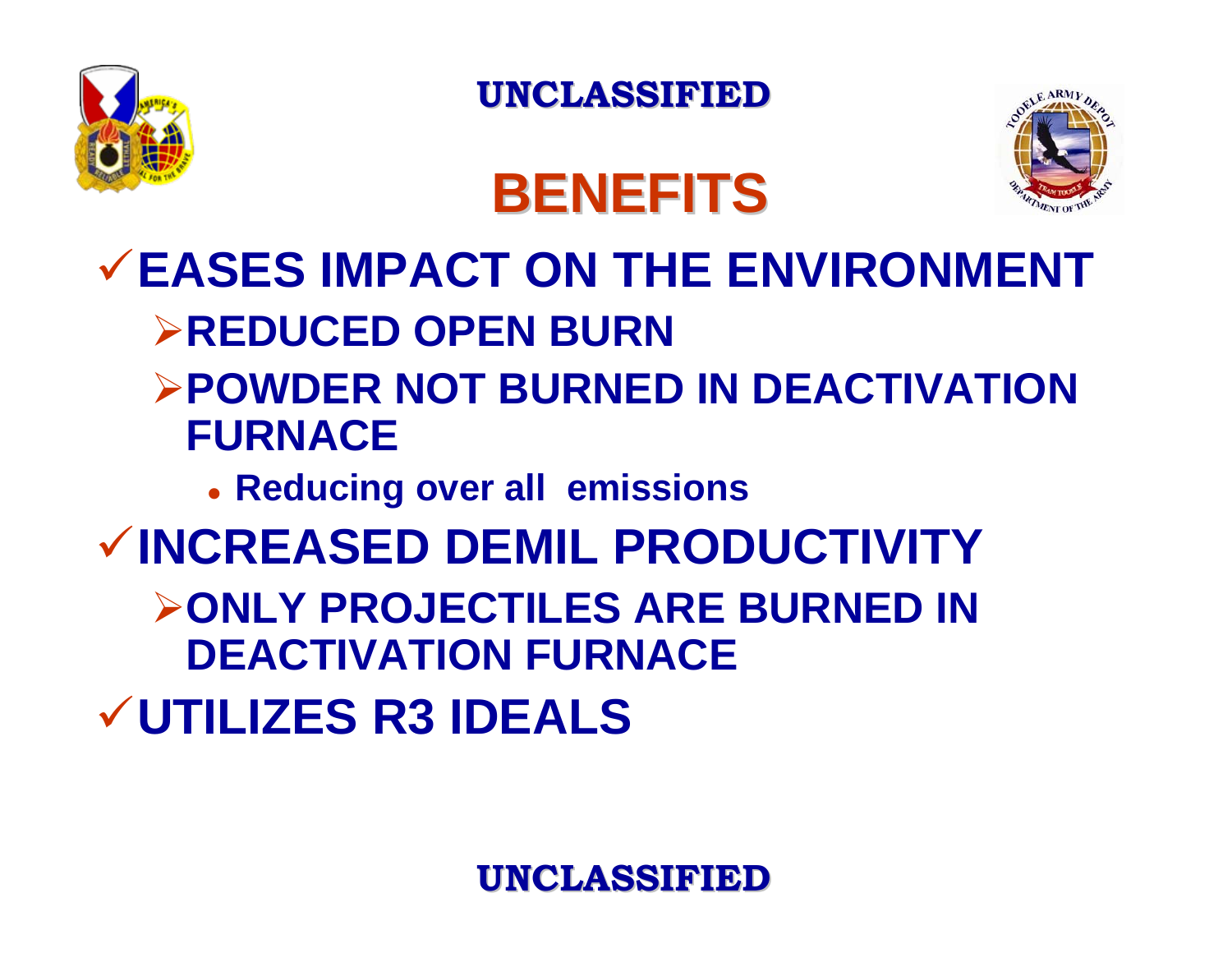

**UNCLASSIFIED UNCLASSIFIEDHISTORY HISTORY**



### ¾**Tooele Army Depot acquired the SPAM from the Olin Ordinance Products of Marion, IL**

### ¾**Inherent troubles**

- z **High reject rate.**
- z **High mechanical failures**

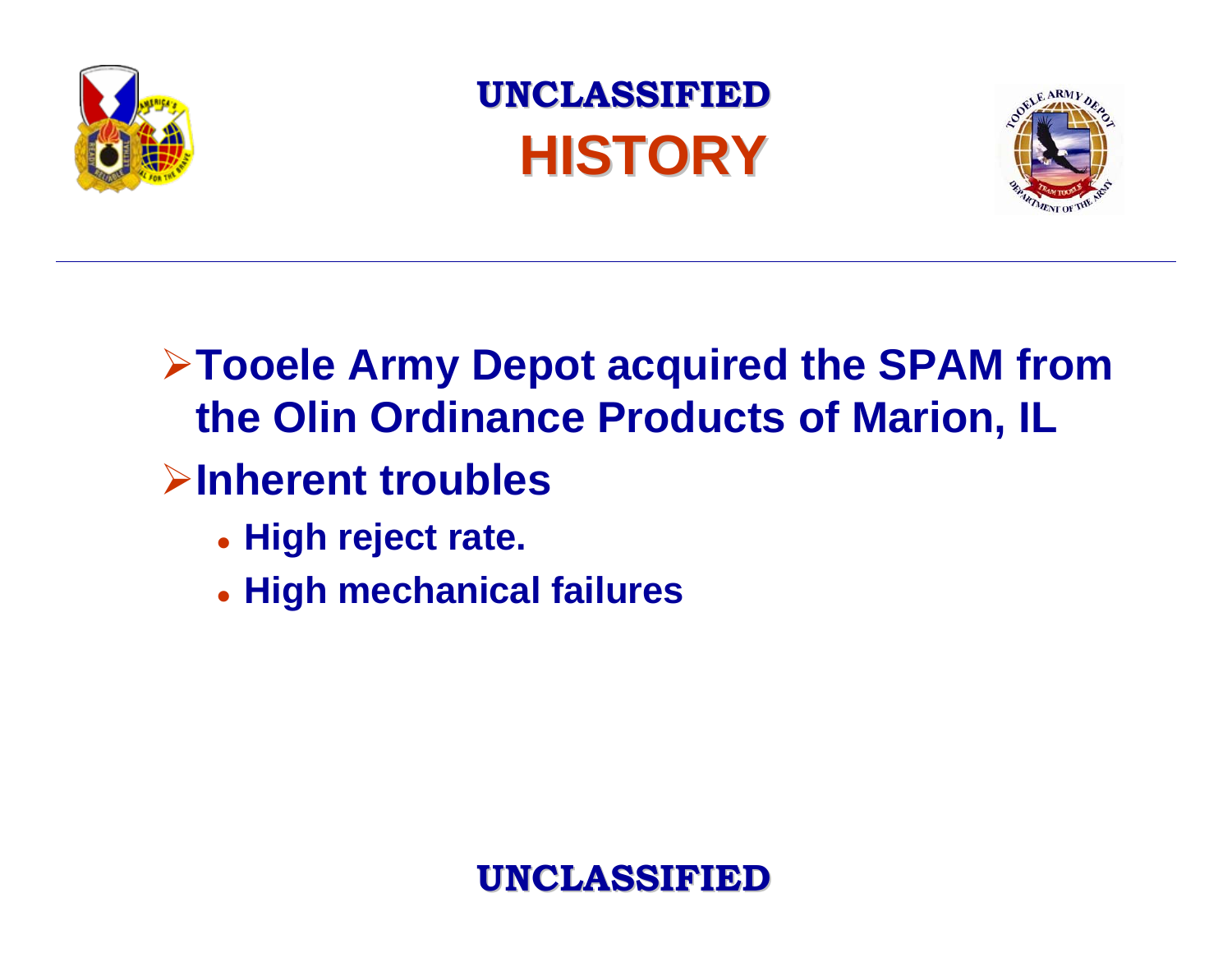



## **CURRENT CAPABILITY CURRENT CAPABILITY**

### 9**PROCESS 20mm AMMUNITION**

## <sup>9</sup>**DEMILITARIZE 15,000 TO 18,000 ROUNDS PER 10 HR SHIFT**

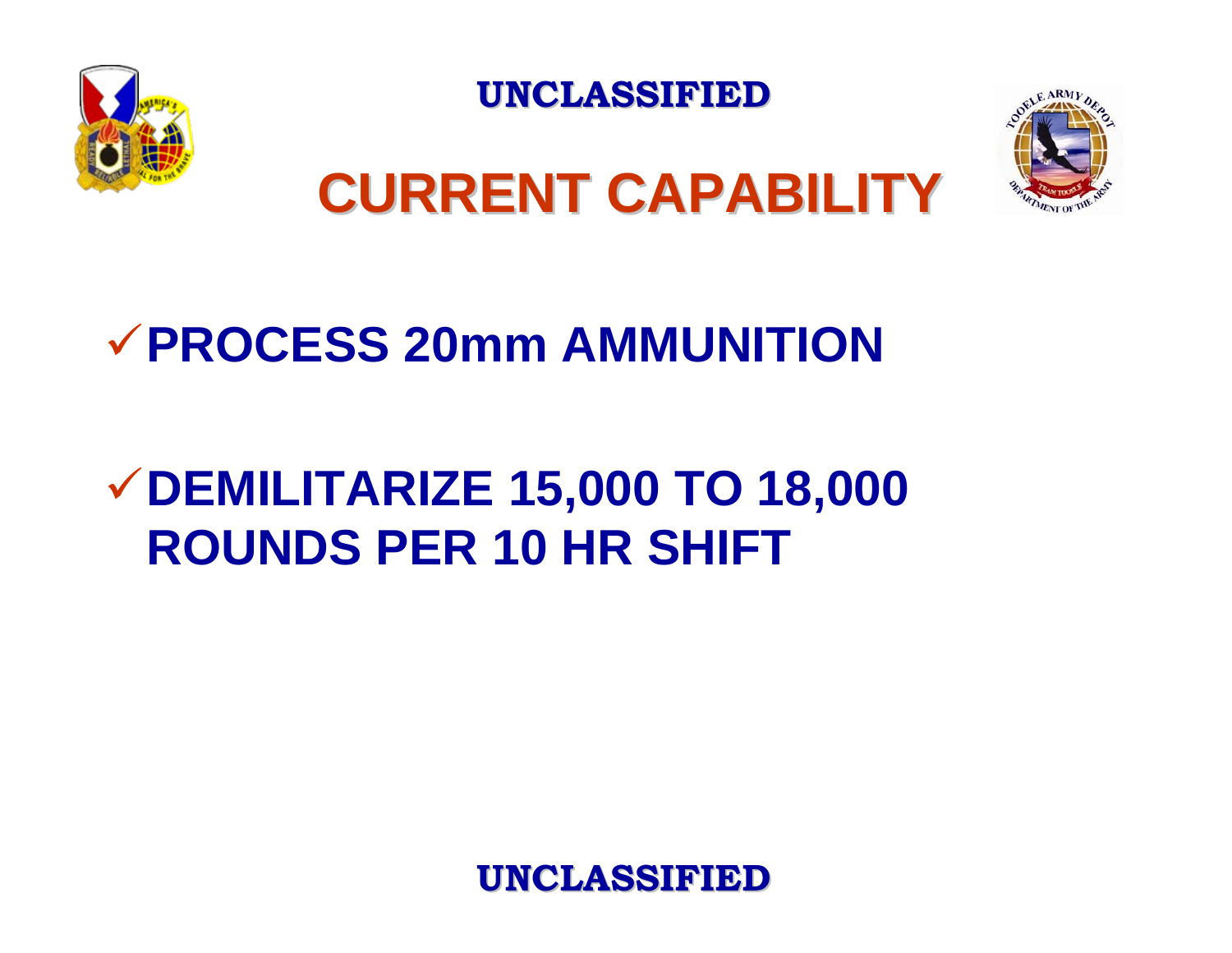

## **UNCLASSIFIED UNCLASSIFIEDInitial Problems**



### ¾**Inherent troubles**

- z **High reject rate.**
	- **70 % rounds rejected**
- z **High mechanical failures**
	- **Firing pin breakage**
	- **Projectile gripping components breaking**
	- **Primer functioning electrical faults**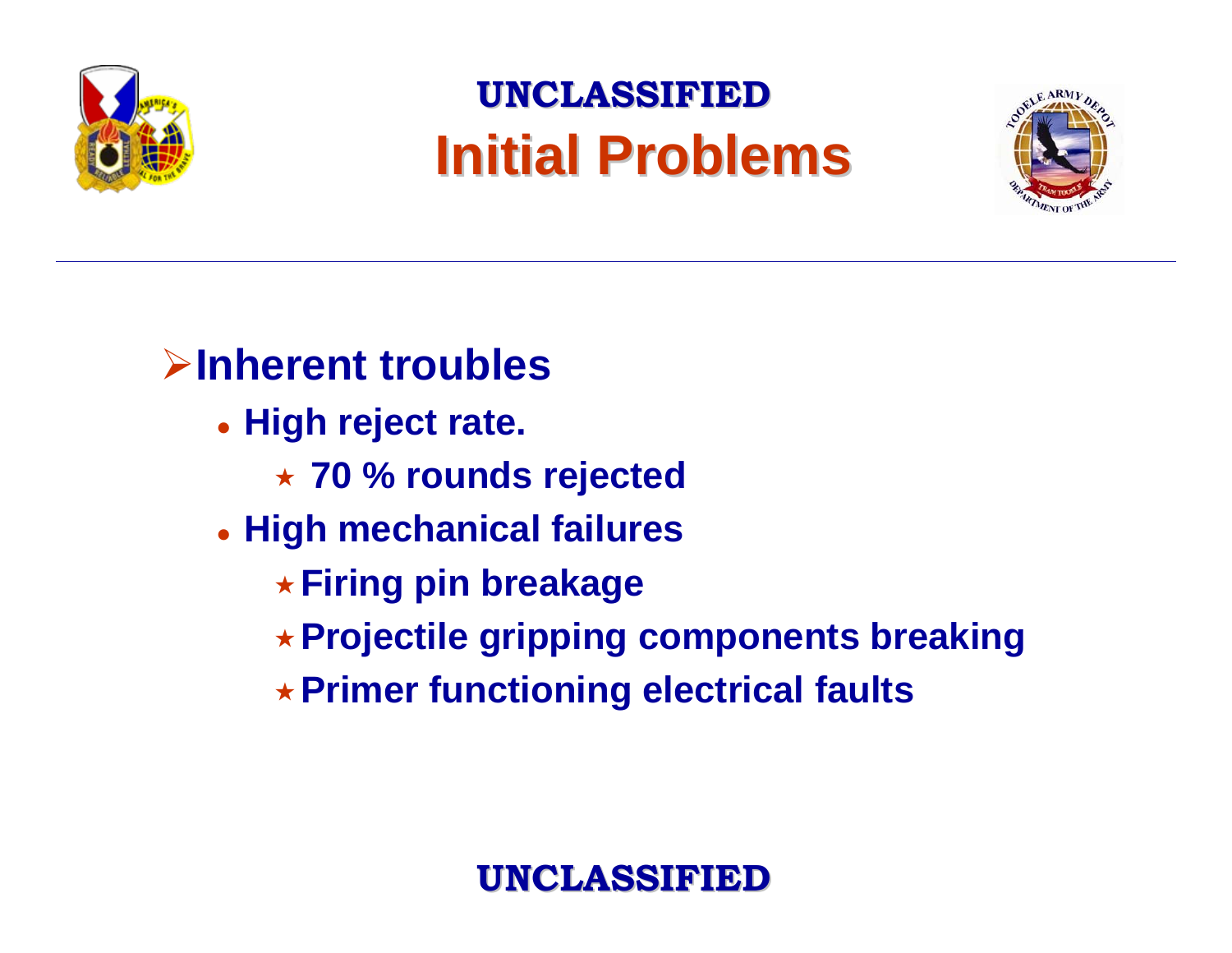



# **INHERITED PROBLEMS INHERITED PROBLEMS**

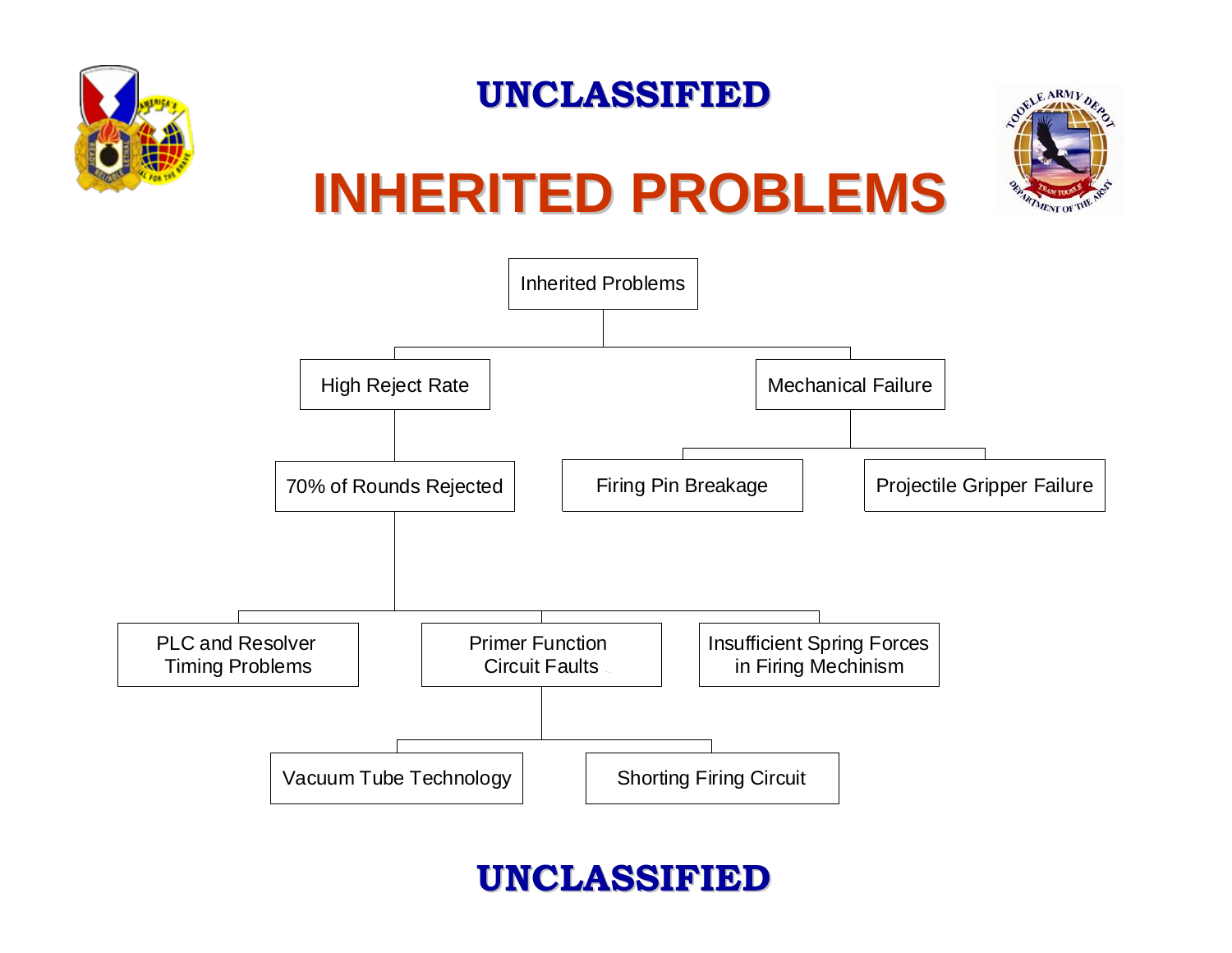



# **MUNITION PROBLEM**

9**BAD PRIMERS**¾**CORRODED**  z **(ELECTRICAL INITIATED)** ¾**PRIMER BURNING INSTEAD OF POPPING**z **PERCUSSION**

### 9**POWDER CLUMPING**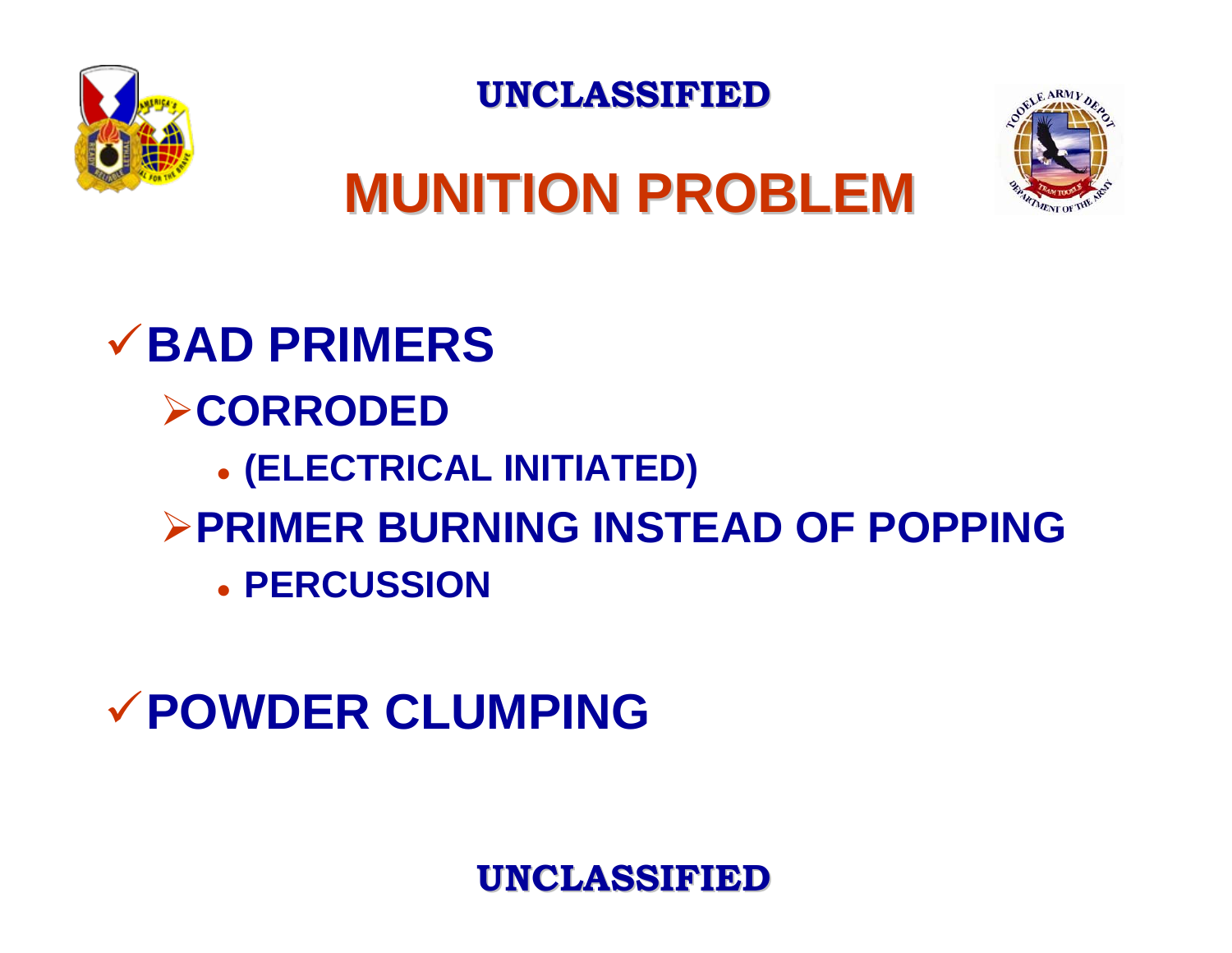



## **SOLUTIONS SOLUTIONS**

### 9**PRIMERS**

### ¾**REPLACE VACUUM TUBE CIRCUIT WITH SOLID STATE ADJUSTABLE VOLTAGE CIRCUIT**

#### ¾**OPTICAL INSPECTION**

### 9**POWDER**¾**VIBRATOR**¾**AIR INJECTION**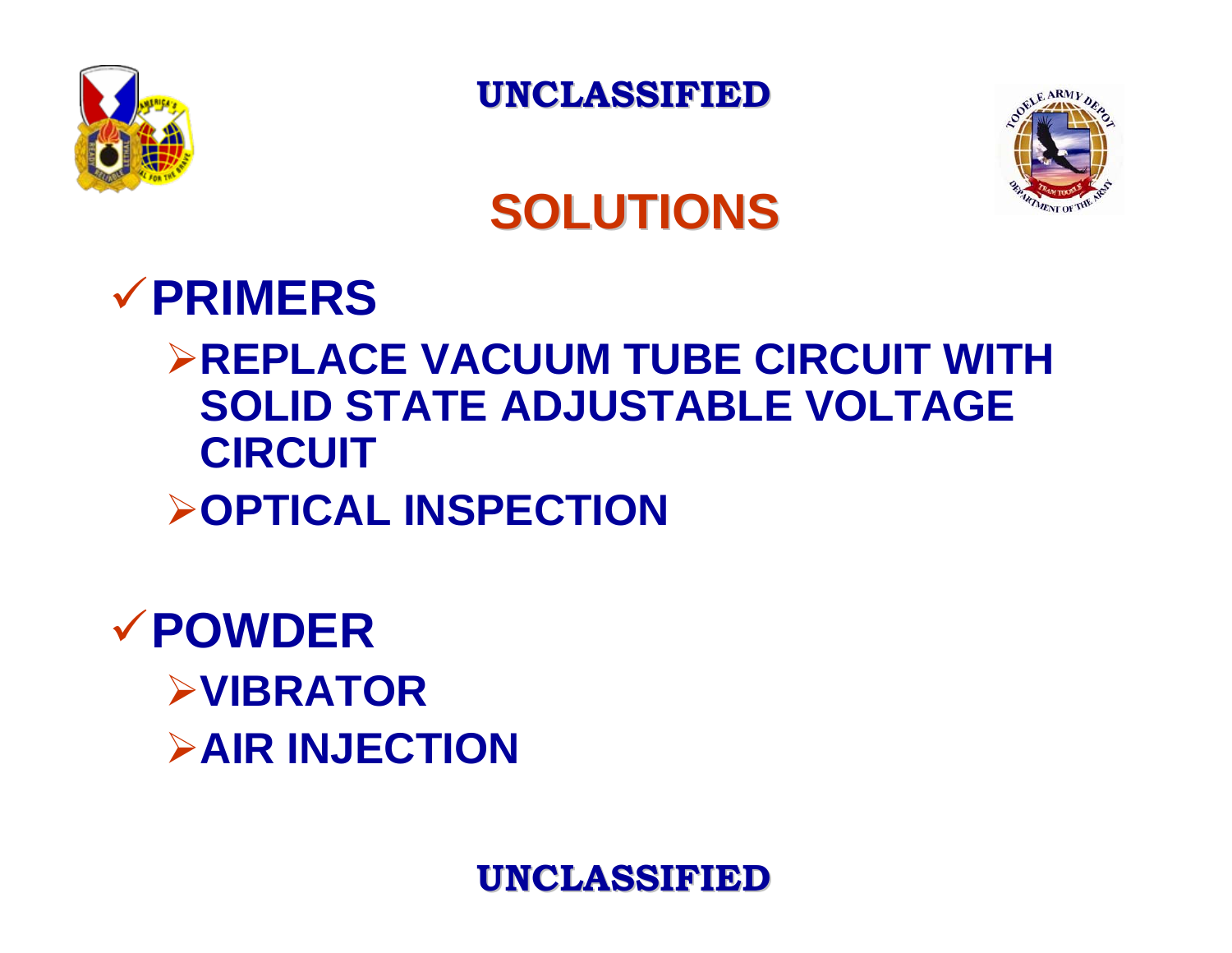



# **CURRENT DESIGN GOALS CURRENT DESIGN GOALS**

## 9**INCREASE PRODUCTION**¾**20,000 TO 25,000 ROUNDS / 10 HR SHIFT** 9**INCREASE RANGE OF MUNITION**¾**50 CALIBER TO 30mm MUNITION**¾**INVESTIGATE DIFFERENT CONFIGURED MUNITION**

z **40mm, M344 CARTRIDGE**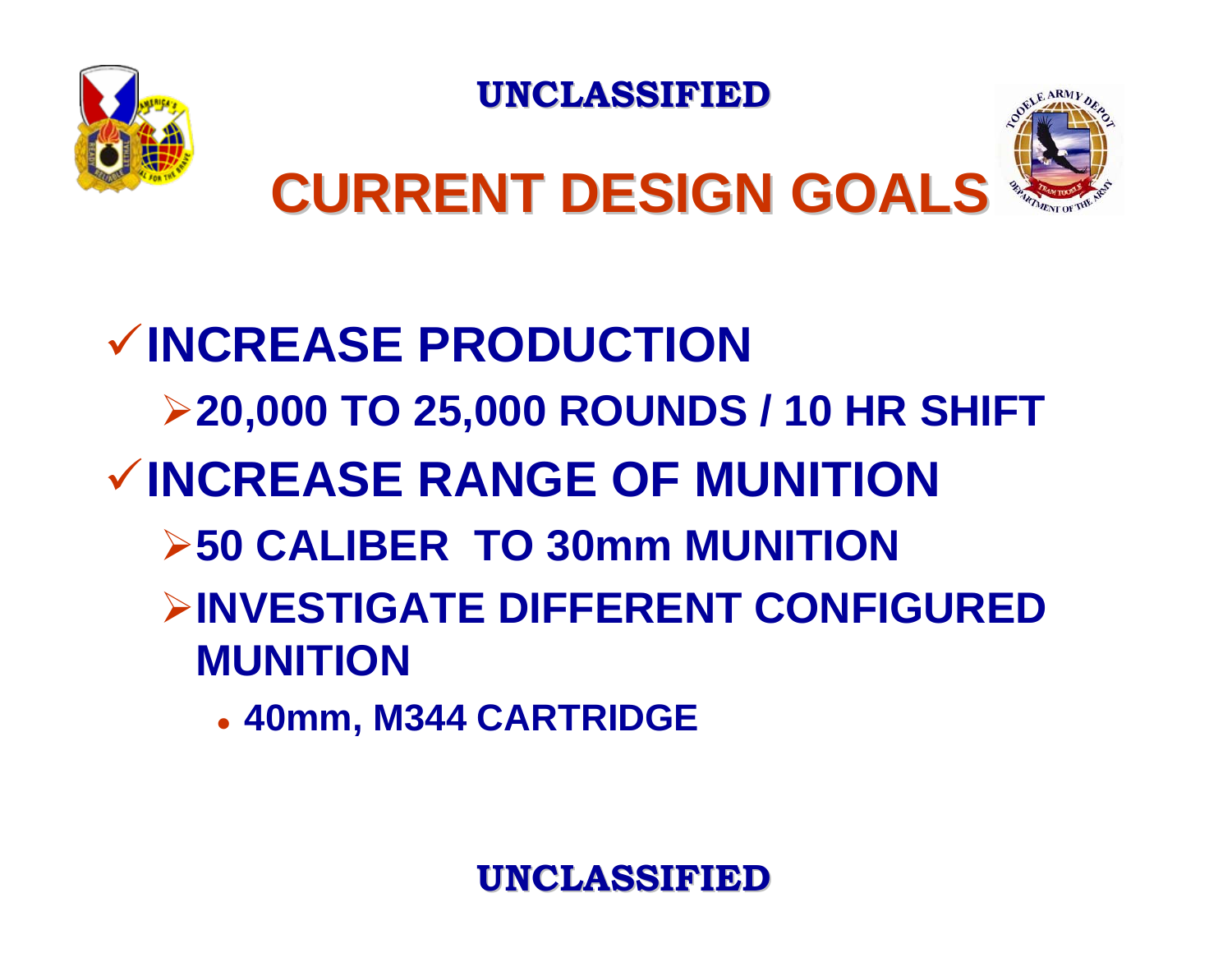



# **STATION OVERVIEW STATION OVERVIEW**

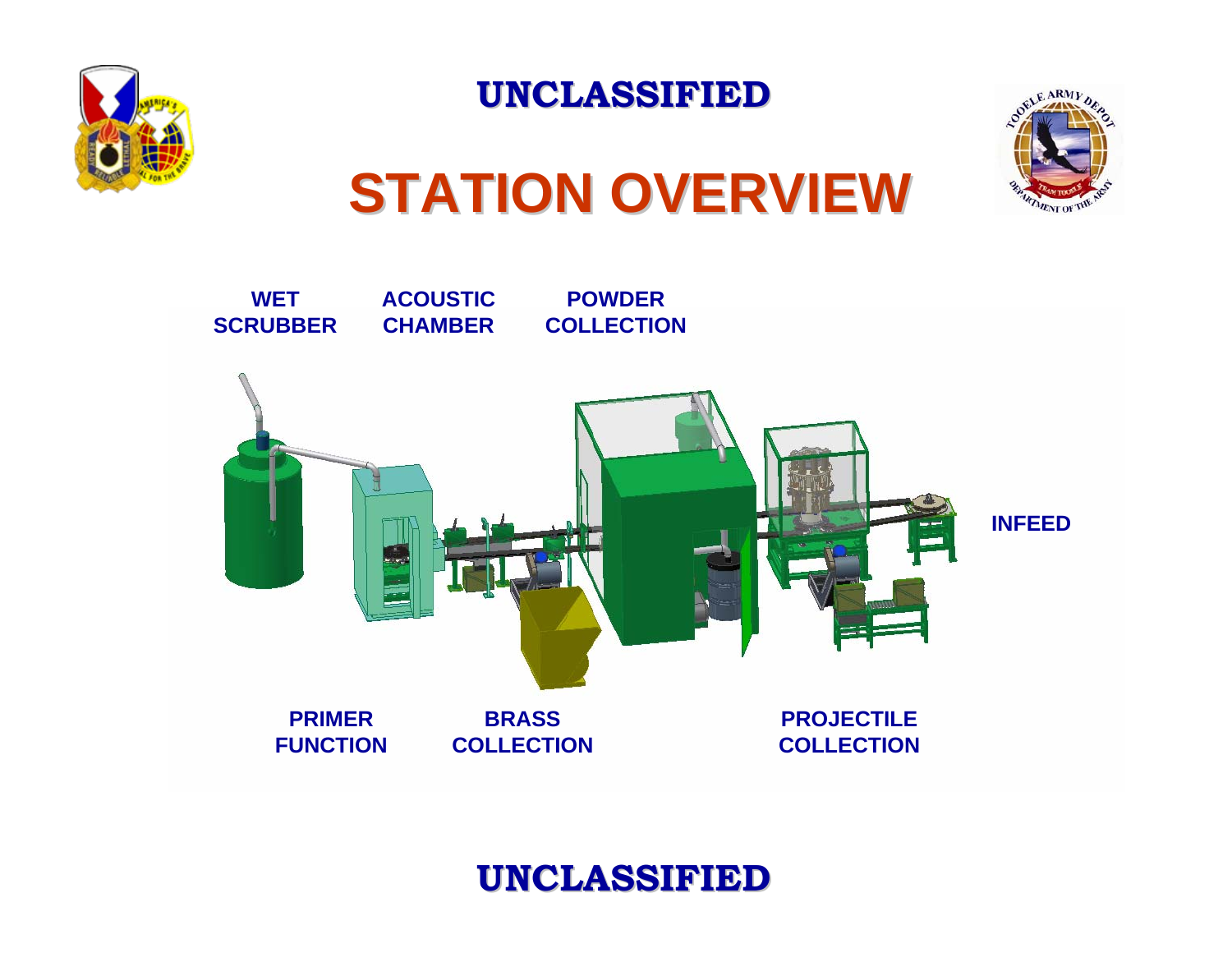

## **COMPONENTS COMPONENTS(shown without enclosures) (shown without enclosures)**



**PRIMER FUNCTIONPRIMER FUNCTION REJECTOPTICAL INSPECTIONPROCESSEDBRASS HOPPERPROJECTILE COLLECTION & SCALEPROJECTILE PULL INFEEDPOWDER COLLECTION & SCALEPOWDER DUMP**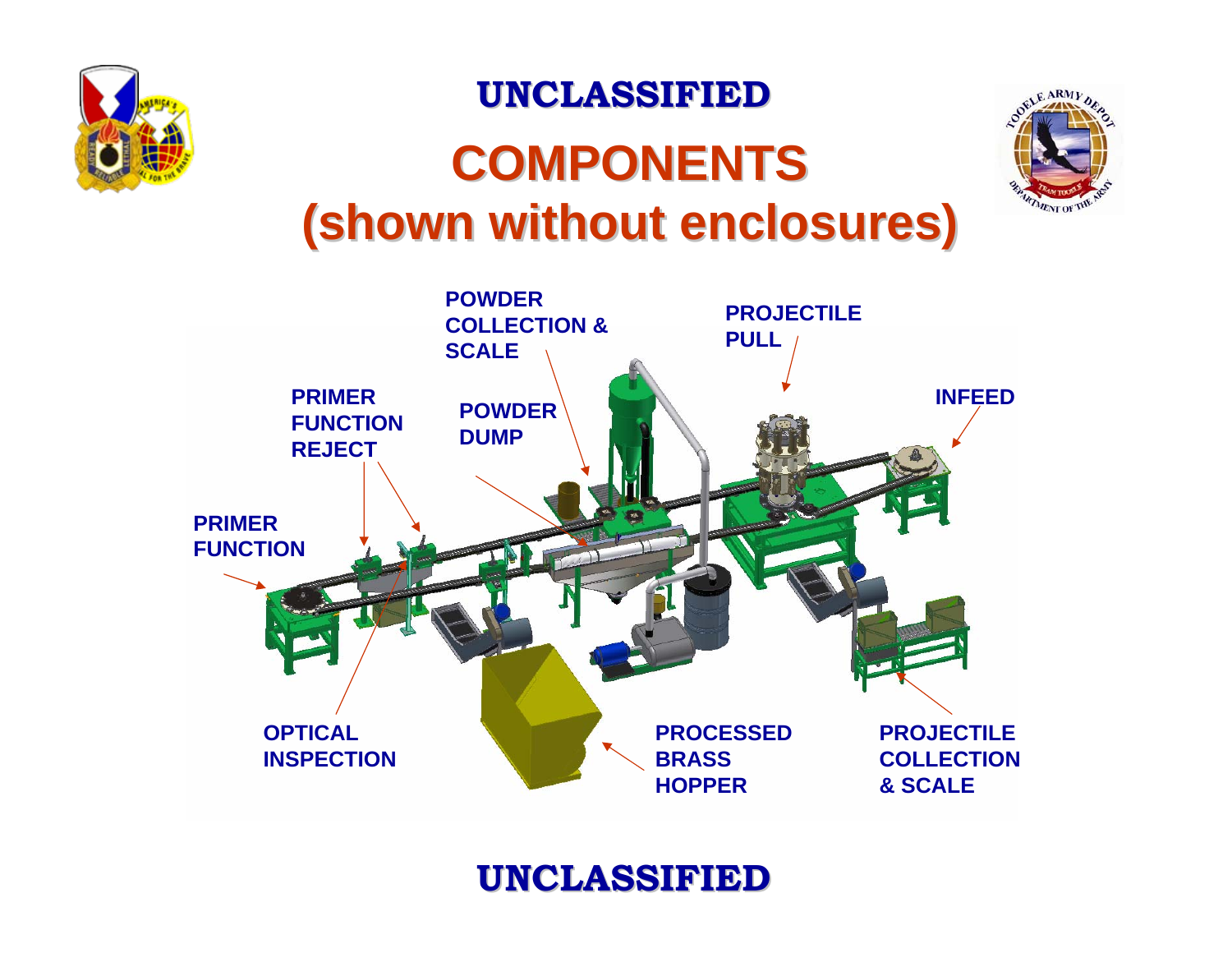



# **APE 2271 FUTURE OVERVIEW APE 2271 FUTURE OVERVIEW**

## 9**ADDITION OF A UNPACK STATION**¾**REDUCE MANPOWER**¾**INCREASE FEED RATE**

9**CARTRIDGE CASE DEFORMER**